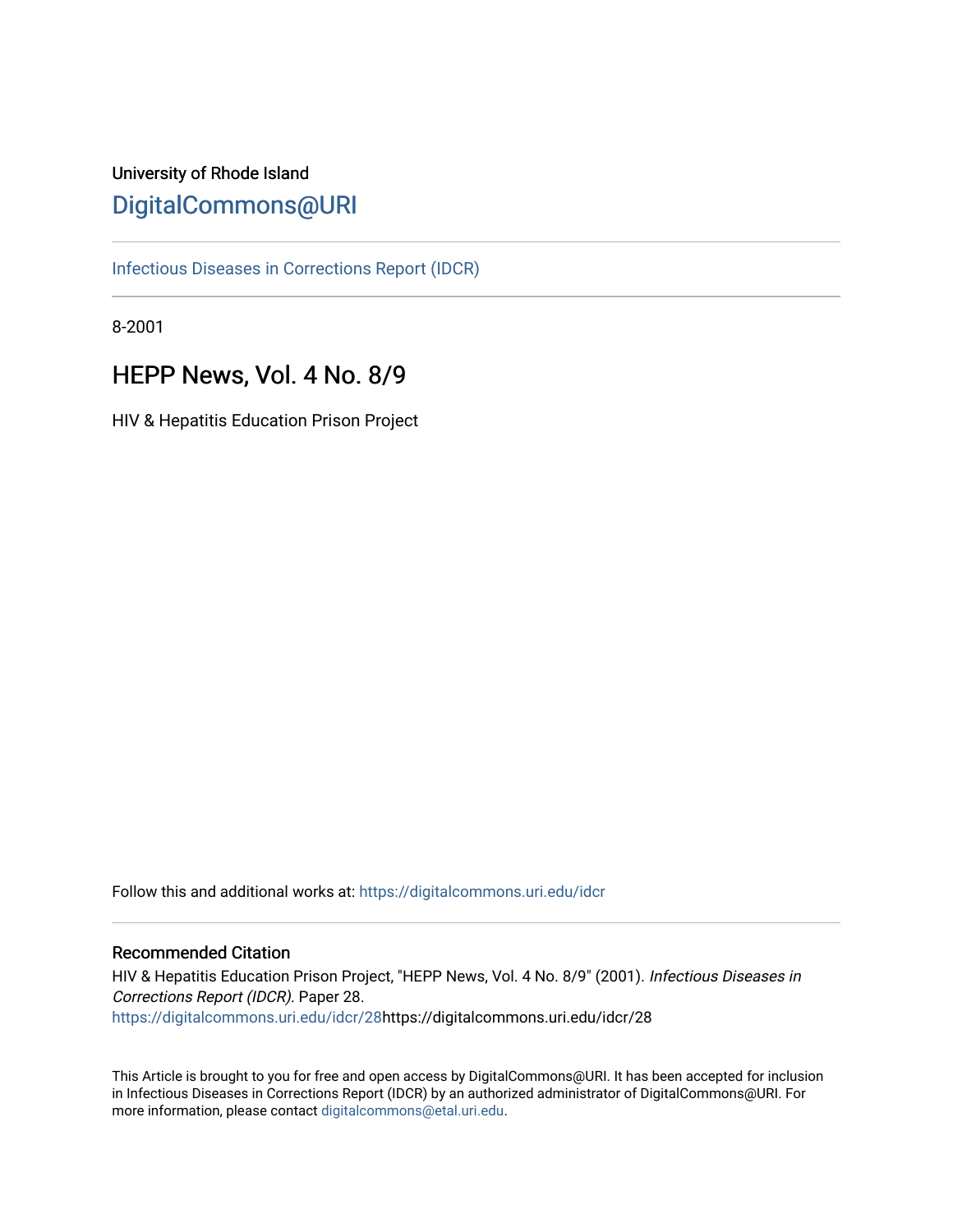

Sponsored by the Brown Medical School Office of Continuing Medical Education and the Brown University AIDS Program.

## **ABOUT HEPP**

*HEPP News, a forum for correctional problem solving, targets correctional administrators and HIV/AIDS and hepatitis care providers including physicians, nurses, outreach workers, and case managers. Continuing Medical Education credits are provided by the Brown University Office of Continuing Medical Education to physicians who accurately respond to the questions on the last page of the newsletter.* 

> **CHIEF EDITOR Anne S. De Groot, M.D.** *Director, TB/HIV Research Lab, Brown Medical School*

**DEPUTY EDITORS Frederick L. Altice, M.D.** *Director, HIV in Prisons Program, Yale University AIDS Program*

**Joseph Bick, M.D.** *Director, HIV Treatment Services, California Medical Facility, California Department of Corrections*

**David P. Paar, M.D.** *Director, AIDS Care and Clinical Research Program, University of Texas, Medical Branch*

**Faculty Disclosure**  In accordance with the Accreditation Council for Continuing Medical Education Standards for Commercial Support, the faculty for this activity have been asked to complete Conflict of Interest Disclosure forms. Disclosures are listed at the end of articles. All of the individual medications discussed in this newsletter are approved for treatment of HIV and hepatitis unless otherwise indicated. For the treatment of HIV and hepatitis infection, many physicians opt to use combination antiretroviral therapy which is not addressed by the FDA.

*HEPP News is grateful for the support of the following companies through unrestricted educational grants: Major Support: Agouron Pharmaceuticals, Dupont Pharmaceutical, and Roche Pharmaceuticals Sustaining: Abbott Laboratories, Boehringer-Ingelheim/ Roxane Laboratories, Merck & Co., and Schering-Plough Supporting: OrthoBiotech* **Bridging the communicable disease gap: Identifying, treating and counseling high-risk inmates**

**Marthali Nicodemus\*,** *HEPP News Staff Writer, Acting Executive Director of the GAIA Vaccine Foundation* **Joseph Paris, Ph.D., M.D.\*\*,** *CCHP Georgia Dept. of Corrections*

Recent outbreaks of communicable diseases in correctional settings have underscored the importance of identifying communicable diseases, educating inmates and staff, and treating where appropriate. In June 2001, an outbreak of HBV was reported in a state correctional facility in Georgia (1). In November 2000, the CDC reported an outbreak of TB in a state correctional facility in South Carolina (2). Concurrent syphilis outbreaks were identified in three Alabama men's state prisons in 1999 (3). These events all point to an important gap between awareness of infection (diagnosis) and medical intervention in correctional settings. This article describes the communicable disease gap in correctional settings, and addresses means of bridging that gap.

#### **THE NEED TO KNOW**

Lack of information about an inmate's diagnosis of HBV, TB, STD, and/or HIV may be due to the inmate's failure to provide this information, unwillingness to be screened or inability to access screening for these diseases, or the failure of routine hepatitis, TB, STD and HIV screening protocols to detect communicable disease. Denial, fear of illness and concern about confidentiality are major deterrents for inmates. Concern about the cost of treatment may also contribute to delays in diagnosis. Furthermore, current guidelines for treating the disease may advise delaying treatment until medically necessary, diminishing the patient's and providers' sense of urgency about obtaining a diagnosis. While some individuals may not need active treatment under existing HIV and HCV guidelines, they are still likely to benefit from education about their medical condition and the risk of transmission to their families and communities after release from incarceration. Furthermore, as illustrated by outbreaks of communicable diseases in correctional settings, inmates who have communicable diseases sometimes continue to participate in risky activities while incarcerated. Diagnosis and appropriate medical intervention may reduce the risk of communicable disease transmission to other inmates and correctional staff.

## **PREVALENCE OF COMMUNICA-BLE DISEASES IN PRISON**

According to the National Commission on



*Extrapolated from the CDC, 2000 and US Census Bureau, 2000; and Hammett TM, Harmon P, Marushcak LM. 199601997 Update: HIV/AIDS, STDs and TB in Correctional Facilities. July 1999. BJS, NCJ 176344.*

Correctional Healthcare's "Health Status of Soon-to-be-Released Inmates" project, the diseases that are particularly prevalent in prisons are HBV, HCV, HIV, sexually transmitted diseases (STDs), including syphilis, chlamydia and gonorrhea, and airborne diseases such as TB (4,5,6). A summary of this report's findings is provided in the next four paragraphs.

**HIV:** 98,000 to 148,000 soon-to-be-released inmates were infected with HIV at the time the study was carried out (1998). This number represents 12% to 18% of the total infected population in the US. HIV infection is more prevalent among incarcerated women than incarcerated men, however the total number of infected women is small (due to lower overall numbers of incarcerated women). (See Figure 1 and Table 1.)

**STDs:** Syphilis infection is highly prevalent in correctional settings: in 1999 it was estimated that 558,000 inmates were infected with syphilis (RPR+) compared to 186,000 inmates infected with chlamydia and 77,500 inmates infected with

## *Continued on page 2*

| WHAT'S  | <b>INSIDE</b> |
|---------|---------------|
|         |               |
|         |               |
| HIV 101 |               |
|         |               |

Brown Medical School | Providence, RI 02906 | 401.863.2180 | fax: 401.863.1243 | www.hivcorrections.org *If you have any problems with this fax transmission please call 800.748.4336 or e-mail us at HEPP@corrections.net*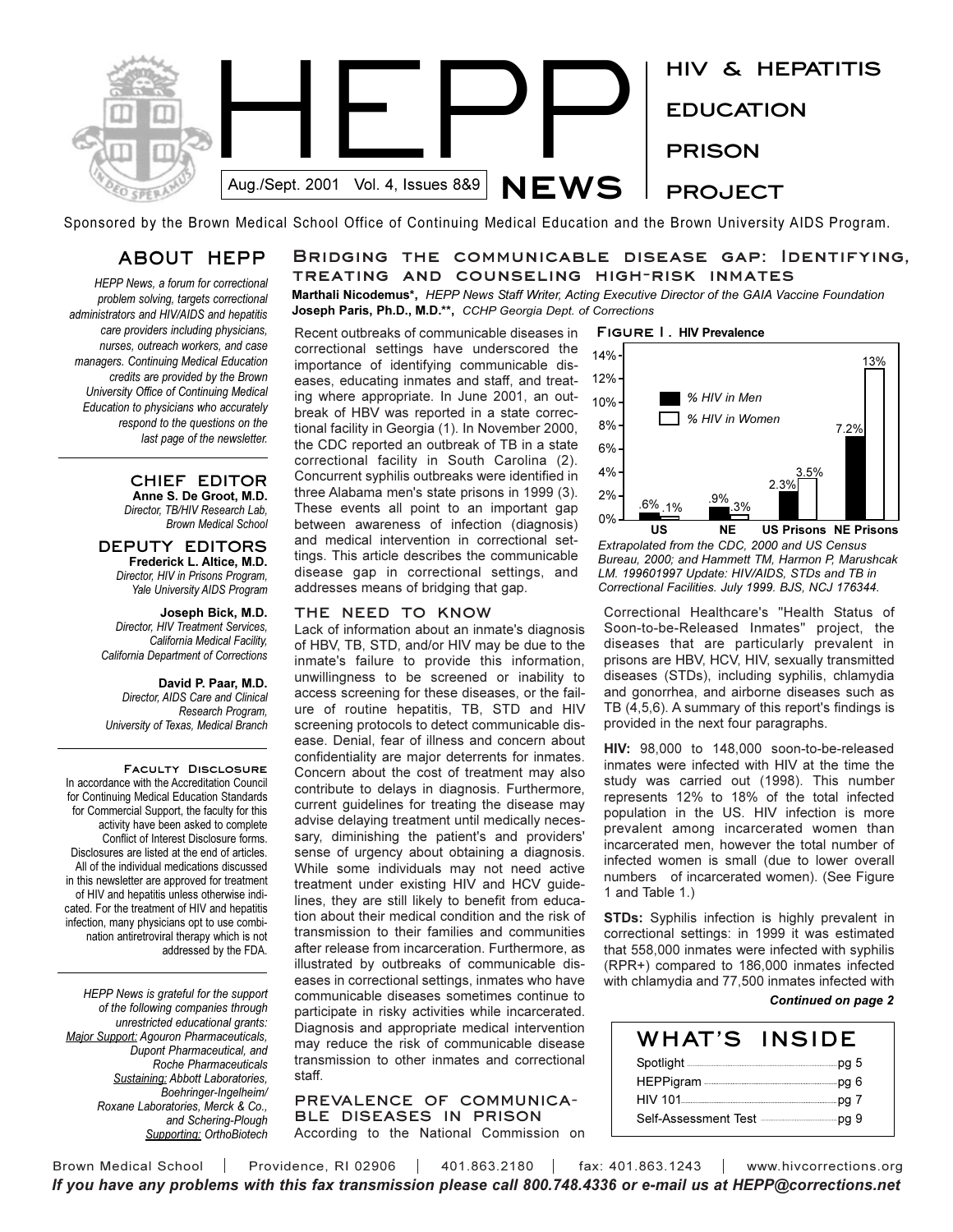## **Bridging the Gap...** *(continued from page 1)*

gonorrhea. In a 1999 study in New York City it was found that although the rate of syphilis infection among the general population had reached a record low, prevalence among incarcerated women was 25% (7). These high numbers for STD infection are not reserved for adult inmates: a study recently conducted at two juvenile detention facilities in Texas found that 22.2% of female and 8.7% of male participants were infected with chlamydia (8).

**TB:** Active tuberculosis disease (TB) was detected in 12,000 US inmates in 1999, which accounts for 35% of total cases of TB disease in the US. This TB case rate was more than 50 times that of non-incarcerated individuals (9). Active screening and appropriate medical intervention can have a dramatic effect on the incidence of TB in correctional settings, as demonstrated by the significant decline of TB cases, from 225/100,000 to 26/100,000, in the New York State Department of Corrections over the past decade (10). In other settings, factors such as failure to identify active TB and to adequately treat latent TB infection (LTBI) in inmate populations, difficulties obtaining previous TB treatment records and lack of continuity of care between institutions may contribute to ongoing outbreaks of TB such as the one recorded in Broad River, South Carolina, last year.

**Hepatitis:** In terms of sheer numbers, the two diseases that most disproportionately affect inmate populations are hepatitis B (HBV) and hepatitis C (HCV). In 1999 it was estimated that 155,000 inmates being released were infected with HBV. Up to 1.25 million inmates being released were estimated to be infected with HCV. (See Table 1.)

## **RISKY BEHAVIOR IN CORRECTIONAL SETTINGS**

Very little information is available about the transmission of communicable diseases inside US prisons and jails. Studies performed outside of the United States have demonstrated that inmates participate in a number of high risk behaviors while incarcerated, including intravenous drug use (IDU), which is the risk behavior that contributes most to new HIV, HBV and HCV infections. In a study conducted in England, for instance, 58% of IDU inmates admitted to injecting drugs while incarcerated, and 73% of those injecting in prison shared needles (11). A study in Canada also found that the overwhelming risk association for HIV and HCV was IDU, either inside or outside prison (12). Two Australian studies have found proof of both HCV and HIV transmission occurring within prison walls. It was determined that IDU was the probable cause for inmates contracting HIV and HCV, while lacerations from barbers' shears and

## **Table 1. Hepatitis and HIV Disease Prevalence \*\*\***

| Hepatitis and HIV Prevalence in US Populations <sup><math>\tau</math></sup> |  |  |
|-----------------------------------------------------------------------------|--|--|
|-----------------------------------------------------------------------------|--|--|

|                                                                           | <b>HCV</b>  | <b>HBV</b>  | <b>HIV</b>  |
|---------------------------------------------------------------------------|-------------|-------------|-------------|
| <b>Chronic Infections</b>                                                 | 3.9 million | 1.2 million | 0.8 million |
| New Infections Per Year                                                   | 35,000      | 120,000     | 40,000      |
| Deaths Per Year                                                           | 8.000       | 5,000       | 18,000      |
| Hepatitis and HIV Prevalence Among Inmates Released From Prisons & Jails* |             |             |             |
| Number of Infected Inmates Released                                       | 640.000-    | 155.000**   | 98,000-     |
|                                                                           | 1.4 million |             | 145,000     |
| % of US Population with Disease<br>Representing                           | 16-33%      | 12.4-15.5%  | 12-18%      |

**\* Burden of disease among releasees in 1996, CDC, NIJ, Abt survey. †CDC, Harold Margolis, Hepatitis Branch.** *\*\*Hammet et al. noted an extreme lack of HBV data on correctional populations. These numbers are rough period prevalence estimates based on studies done in CA (1994) and NY (1987-1997) correctional systems. \*\*\*The total number of incarcerated persons in the US, numbering about 2 million, is composed of long-term prisoners, some with intermediate sentences of a few years only, and some held for a few days or weeks. This leads in some cases to the same infected person being released several times a year, thus inflating the yearly number of infected released persons. These considerations apply to HIV, HBV and HCV.*

physical assault were the likely means of HCV infection in other cases (13,14). It is unknown, however, whether conditions in British, Canadian and Australian institutions compare to conditions in US facilities.

Other factors that may contribute to the transmission of blood-borne, sexually transmitted and airborne diseases in prisons and jails include overcrowding, poor or delayed access to healthcare and treatment, recidivism and frequent transfers from one prison to another (15). Some correctional institutions have a policy of segregating HIV+ prisoners from seronegative inmates. While this practice may have some benefits, including being able to manage HIV+ prisoners' healthcare more efficiently, it also concentrates individuals who are at higher risk of opportunistic infections and disease. In 1999/2000, for instance, the CDC determined that segregation and concentration of HIV+ inmates in one dormitory had contributed to the outbreak of TB in a state correctional facility in South Carolina (2).

## **COMMUNICABLE DISEASE FLAGS**

Risky behaviors can be associated with infection by more than one communicable disease. For instance, acquiring an STD is linked to unprotected sexual contact, which should point to the associated risk of HIV infection. In the same way, it is highly probable that an inmate who is being treated for IDU has been exposed to unsafe sex (trading sex for drugs or money, for instance), meaning possible exposure not only to blood-borne viruses like HBV and HCV, but also to HIV and other STDs.

Identifying communicable disease "flags" that signal the need to institute a screening protocol is one way to reduce disease transmission and improve patient education. Every medical encounter can be viewed as an opportunity to pick up on these signals, allowing providers to intervene with appropriate medical intervention and/or education (see HEPPigram page 6).

If limited resources for communicable disease screening are available, histories of high risk behavior and some laboratory tests can be used to identify higher-risk individuals, and testing can be confined to those determined to have the most at-risk profile (see HEPPigram). Childhood sexual abuse and sex work have both been associated with high risk of HIV infection, for instance (16). Screening for these two "flags", along with other indicators, can decrease the number of potential HIV test candidates.

## **BENEFICIAL STRATEGIES**

**HIV:** The benefits of diagnosing and treating are multiple. Routine recommendations for HIV testing by primary health care providers has been shown to improve the incidence of requested testing, the identification of infected individuals and earlier diagnosis of infection, leading to earlier entry into care (17). Inmates who are eligible for treatment may experience fewer opportunistic infections (18), fewer hospitalizations (19) and may be less likely to transmit HIV if still participating in HIV risk behavior (20).

**HCV:** HCV treatment guidelines for correctional facilities will be published by the CDC in late 2001 or early 2002. Because of the prevalence of HCV infection among inmates and the lack of official treatment protocols guiding HCV treatment in corrections, emphasis has shifted to identifying infected individuals and providing education about means of limiting further spread of HCV. As Dr. Robert Greifinger, MD, recently said: "It's almost distracting to talk about treatment. The much larger issue is prevention (21). "It is hoped that education about HCV may help motivate HCV-infected individuals to take precautions against transmitting HCV in communities to which they return, and to seek appropriate HCV treatment in the community if it they are unable to participate in HCV treatment while incarcerated.

**HBV:** The CDC has recommended that all adults at risk of HBV infection be vaccinated (inmates and staff in correctional institutions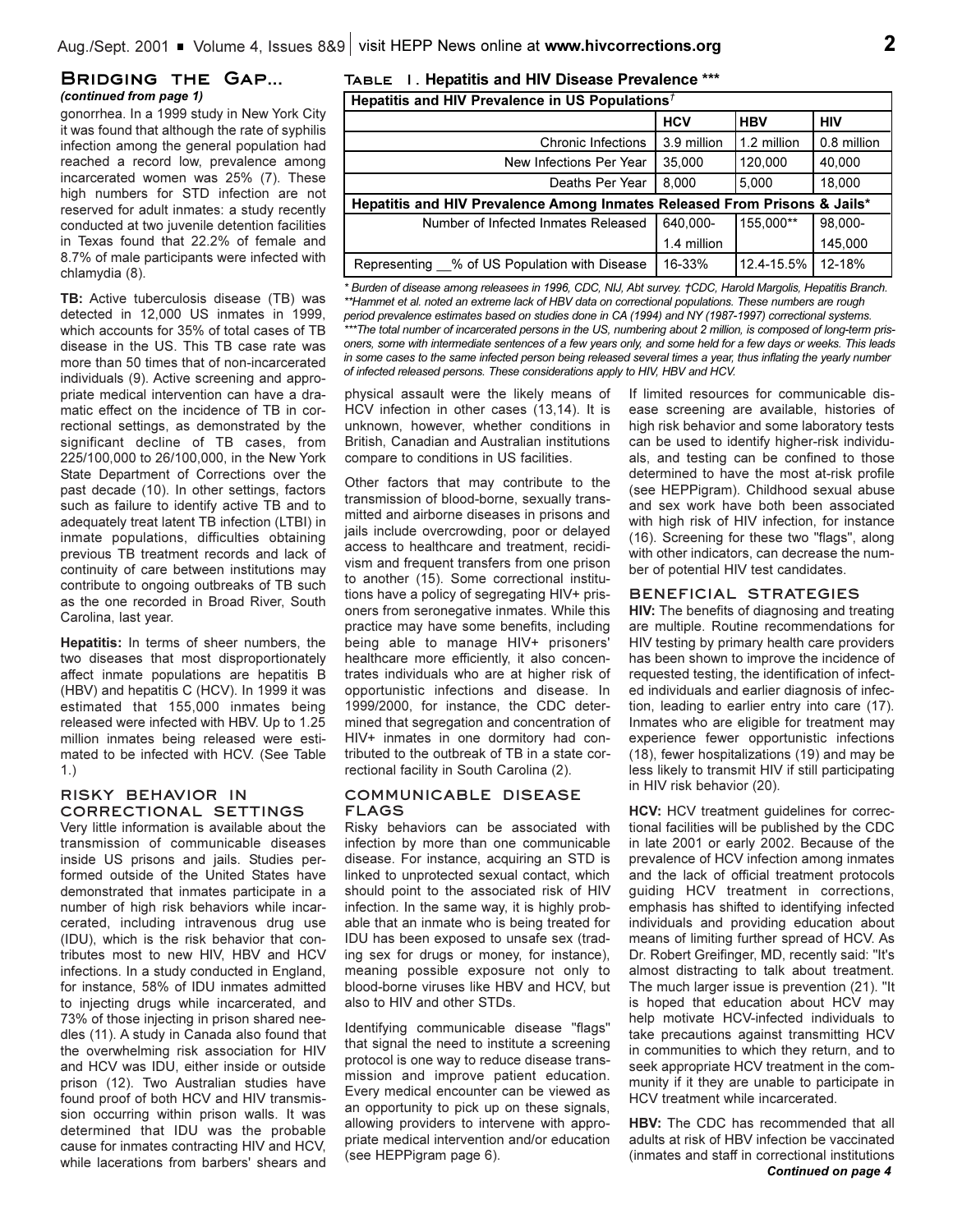## **Letter from the Editor**

#### *Dear Colleagues,*

*I am sure many of you are having as much difficulty focusing on the task at hand in the aftermath of the Sept 11 terror as I am. Our world, as we knew it, changed forever on that day. Here at HEPP News, our hearts go out to the families of the innocent victims of the attack. We also honor the firefighters, police, rescue workers and volunteers for their selfless efforts. We need to be inspired by them to focus and continue to carry out our duties. The goal of HEPP News is to provide our readers with up to date HIV and hepatitis information and the tools they need to carry out their duties in the correctional health care setting. In the words of Mayor Guliani, the show* must go on".

*This issue of HEPP reviews communicable diseases in correctional settings, in preparation for* our symposium entitled "Bridging the Gap" scheduled for November 10 in Albuquerque, New *Mexico at the National Commission on Correctional Health Care (NCCHC) conference. We have summarized recent reports of communicable disease outbreaks and recent data on the prevalence of communicable disease in correctional settings in the main article, and dedicated our Spotlight feature to a study performed by Grace Macalino and colleagues in Rhode Island. The HEPPigram provides information on clinical "flags" that should prompt health care providers to screen for HCV, HIV, and HBV in the correctional setting, and the HIV 101 provides information on the signs and symptoms of acute HIV infection.* 

*Next month we will discuss recent studies on the immunotherapy of HIV and bring you updates on new HIV drugs from recent conferences. In a future issue we will summarize CDC guidelines for the diagnosis and treatment of hepatitis in correctional settings. The formalized guidelines are expected to be released in late 2001 or early 2002.*

*CME credit is available both on line and by fax for readers of this issue. After reviewing this issue of HEPP News, health care providers should be aware of the prevalence (and incidence) of communicable diseases in correctional settings, should be familiar with signs and symptoms of acute HIV infection, and will recognize clinical "flags" that indicate the need to test for communicable diseases.* 

*As always, we encourage you to write us and give us your feedback. Thank you for your continuing efforts to improve correctional health care and willingness to address the task at hand.*

*Sincerely,*

*Anne De Groot, M.D.* 

NAME:

Published monthly and distributed by fax, HEPP News provides up-to-the-moment information on HIV and hepatitis treatment, efficient approaches to administering treatment in the correctional environment, national and international news related to HIV and hepatitis in prisons and jails, and changes in correctional care that impact HIV and hepatitis treatment.

**Senior Advisors**

Theodore M. Hammett, Ph.D. *Abt Associates*

Ned E. Heltzer, R.Ph., M.S. *Heltzer Associates* Ralf Jürgens

*Canadian AIDS Law Legal Network* Joseph Paris, Ph.D., M.D. *CCHP Georgia Dept. of Corrections* 

David Thomas, J.D., M.D.

*Florida Dept. of Corrections* Lester Wright, M.D.

*New York State Dept. of Corrections* **Associate Editors**

Dean Rieger, M.D.

*Indiana Dept. of Corrections* Josiah Rich, M.D.

*Brown University School of Medicine, The Miriam Hospital*

Stephen Tabet, M.D., M.P.H. *Univ. of Washington Division of Infectious Disease Seattle HIVNET*

David A. Wohl, M.D. *University of North Carolina*

**Managers**

Dennis Thomas *Brown University AIDS Program*

Michelle Gaseau *The Corrections Connection*

**Layout**

Kimberly Backlund-Lewis *The Corrections Connection*

**Distribution**

*Screened Images Multimedia* **Managing Editor** 

Rebecca Nerenberg *HIV Education Prison Project* The editorial board and contributors to HEPP News include national and regional correctional professionals, selected on the basis of their experience with HIV and hepatitis care in the correctional setting.

## **Subscribe to HEPP News**

Fax to **617.770.3339** for any of the following: *(please print clearly or type)*

\_\_\_\_ Yes, I would like to add/update/correct (circle one) my contact information for my complimentary subscription of HEPP News fax/email newsletter.

- Yes, I would like to sign up the following colleague to receive a complimentary subscription of HEPP News fax/email newsletter.
- \_\_\_\_ Yes, I would like to have the following back issues emailed to me (please include volume/issue/date).

Yes, I would like my HEPP News to be delivered in the future as an attached PDF file in an email (rather than have a fax).

|  |                                               |                                                                                                                      | (Optional) # of HIV-Infected Inmates: _____                                                                                                                                                                                    |
|--|-----------------------------------------------|----------------------------------------------------------------------------------------------------------------------|--------------------------------------------------------------------------------------------------------------------------------------------------------------------------------------------------------------------------------|
|  | O Pharmacist O Medical Director/Administrator | CHECK ONE: O Physician O Physician Assistant O Nurse Practitioner<br>$\circ$ HIV Case Worker/Counselor $\circ$ Other | O Nurse/Nurse Administrator                                                                                                                                                                                                    |
|  |                                               |                                                                                                                      |                                                                                                                                                                                                                                |
|  |                                               |                                                                                                                      |                                                                                                                                                                                                                                |
|  |                                               |                                                                                                                      |                                                                                                                                                                                                                                |
|  |                                               |                                                                                                                      | DATE: the contract of the contract of the contract of the contract of the contract of the contract of the contract of the contract of the contract of the contract of the contract of the contract of the contract of the cont |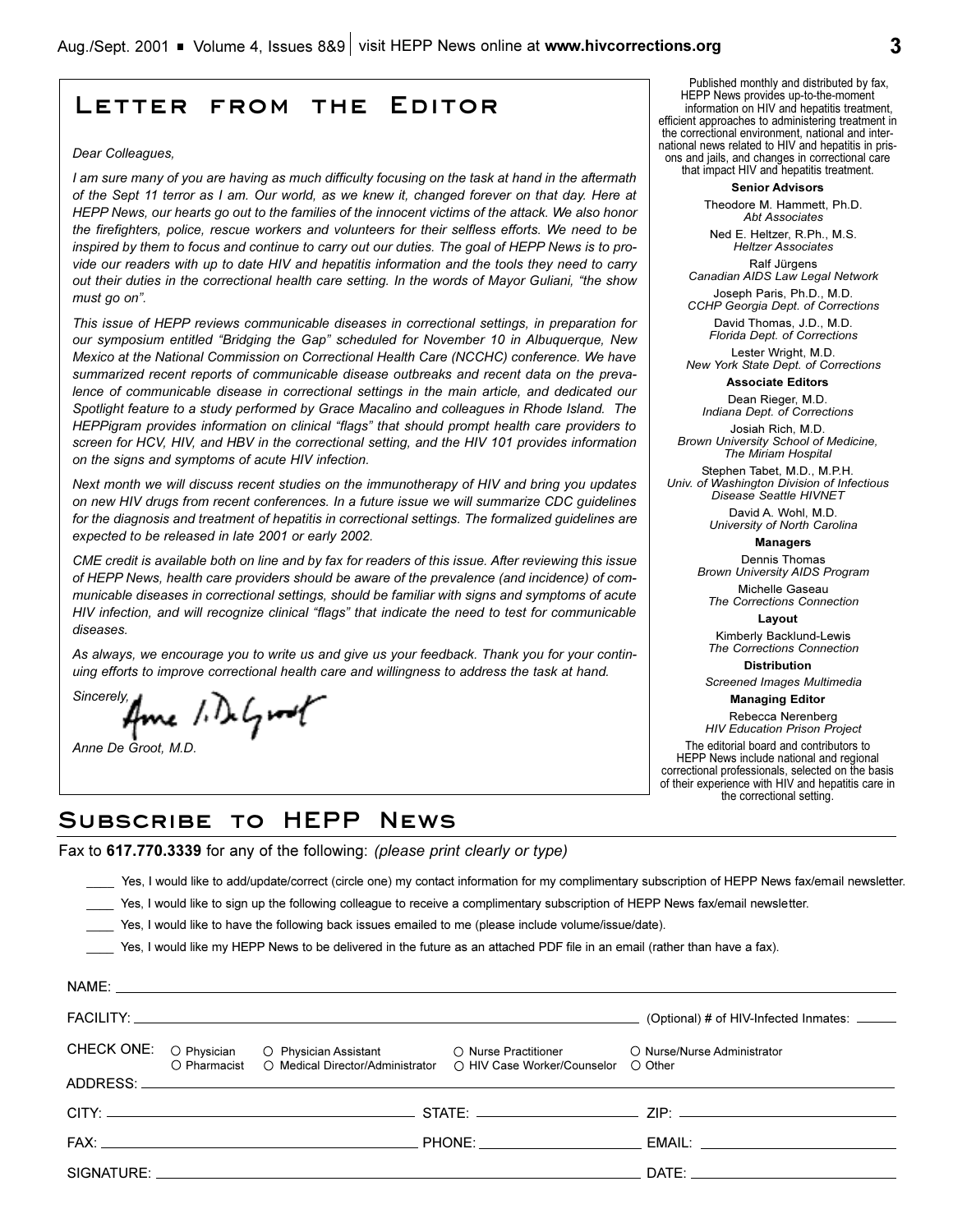## **Bridging the Gap...** *(continued from page 2)*

are included in the high-risk category) (22). Again, limiting vaccination to higher-risk inmates (those with a history of IDU, for example) would lower costs (23).

**STDs:** Jail intake represents an important opportunity for STD screening. However, the rapid turnover of inmates can limit the efficacy of STD diagnosis and treatment. A number of rapid tests for STD infections have been developed (24). In Chicago, these methods for rapid STD diagnosis and treatment led to the identification of most of the city's STD cases and successful treatment before release (25,26).

## **EXISTING PROTOCOLS**

Currently, different prisons have different protocols on testing and treating communicable diseases. One example of a protocol addressing HCV comes from the Pennsylvania Department of Corrections (27). Inmates who are HCV positive or request an HCV test are also tested for HIV, if at high risk. Those who are HCV positive are educated about HAV and HBV vaccines, and those who have more than 12 months left on the minimum sentence and are not excluded from treatment for other medical reasons and are HIV negative are then offered HCV treatment. If the inmate accepts, the treatment proceeds. (See April 2001 HEPP News, available on line at http://www.HIVcorrections.org, for a full discussion of HCV treatment protocols). According to Dr. Fred Maue, MD, chief of clinical services in the Pennsylvania DOC, 10,135 inmates there have been tested as of May 31 2001, and 5,429 tested positive for HCV infection. Of those, 292 have completed treatment and 378 are receiving treatment. Of those not receiving treatment, 40% are still under evaluation, some were excluded because of medical, psychiatric, drug and alcohol abuse and sentencing reasons, and 20% refused treatment after having met the criteria for receiving it (28). Every inmate has received one-on-one education about HCV with a trained healthcare provider.

New protocols for treating latent TB infection were developed by the CDC and published in June, 2000. Updated protocols reflecting concerns about PZA/Rifampin toxicity (see Newsflash in this issue) and guidelines for appropriately identifying and treating latent TB infection in correctional settings can be obtained from the CDC Division of Tuberculosis Elimination, at www.cdc.gov/ nchstp/tb/pubs/mmwrhtml/mmwr\_ updates.htm (29). HIV treatment protocols are revised by a committee of experts every year: updated protocols available online at the Health Resources and Services Administration website, www.hab.hrsa.gov, and at an AIDS Education website, www.aegis.com.

## **EDUCATION, EDUCATION, EDUCATION**

Education is not only arguably the most effective way to achieve prevention of transmission, it is also one of the cheapest. A study by the CDC published this year found that HIV prevention programs in prison that included testing and counseling not only saved society a lot of money (while prevention programs can seem expensive, treatment after infection costs a lot more), it reduced the risk of infection for uninfected inmates by 20%, and transmission from infected inmates by 25% (30). Another study in San Francisco found that prerelease risk reduction counseling reduced sex- and drugrelated risk behavior of inmates after release, and improved the use of community resources (31). Peer-led education has been convincingly demonstrated to be the most effective form of education for inmates.

Treatment and education programs may need to be gender-specific, since female prison populations often have different disease dynamics than their male counterparts. For instance, about 10% of women who enter jails in the US are pregnant. The prevention of mother-to-child HIV transmission is a particularly important intervention for correctional facilities. Infants of mothers with acute (and chronic active) HBV infection are also at risk of contracting the disease.

#### **CONCLUSION**

Because of the complex relationship between various communicable diseases, and the high prevalence of infection among prison populations, effective management programs have to be coordinated efforts that screen for various risk-associated behaviors and medical conditions. Prison and jailbased programs, in the context of overall public health interventions, are extremely effective for the following reasons: they have the potential of identifying and reaching a high number of those infected with communicable diseases and those at risk of infection, and they effectively bring treatment and prevention strategies directly to a population that is at highest risk in a setting that may be more conducive to learning than educational programs located "on the street (32,33)." Communicable diseases impact more than the correctional population, as inmates eventually return to their communities. Will correctional facilities act as incubators or educators? That is the question of the new millennium.

*\*Nothing to disclose.*

\*\*Speaker's Bureau: Merck & Co., Roche, and Schering-Plough

#### **REFERENCES:**

- *1. MMWR, 50(25): 529-532, June 2001.*
- *2. MMWR, 49(46): 1041-1044, November 2000.*
- *3. Wolfe MI et al. American Journal of Public Health, 91(8): 1176-1177, August 2001.*
- *4. Greifinger R. Personal communication, December 1999.*
- *5. Meeting of the expert panel on communicable disease, NCCHC-NIJ, Health of soon-to-be-released- inmates project. June 14-15, 1999, Chicago IL.*
- *6. Margolis H. Hepatitis Branch NCID, CDC. Prevention and Control of Viral*
- *Hepatitis in the Community. CDC Consultants' Meeting, 2001.*
- *7. Blank S et al. Journal of Infectious Diseases, 180(4): 1159-1163, October 1999.*
- *8. Kelly PJ, et al. Clinical Pediatrics (Philadelphia), 39(9): 521-527, September 2000.*
- *9. Centers for Disease Control and Prevention. Reported Tuberculosis in the United States. Available at www.cdc.gov/nchstp/tb.*
- 10. Lester Wright, Editor's Letter in HEPP News, March 2001.
- *11. Edwards A, et al. International Journals of STDs and AIDS, 10(7): 464-466, July 1999.*
- *12. Ford PM, et al. Quebec Journal of Medicine, 93(2): 113-119, February 2000.*
- *13. Haber PS, et al. Medical Journal of Australia, 171(1): 31-33, July 1999.*
- *14. Dolan KA, Wodak A. Medical Journal of Australia, 171(1): 14-17, July 1999. 15. Valway SE, et al. American Journal of Epidemiology, 140(2): 113-122, July 1994.*
- *16. Mullings JL, et al. Child Abuse and Neglect, 24(5): 677-688, May 2000.*
- *17. MMWR 50(25): 538-541, 2001.*
- *18. Gallant J, et al. Chest, Vol 107: 1018-1023, 1995.*
- *19. Moore R. Presented at the Brazil/Johns Hopkins University HIV/AIDS*
- *Conference October 20-22, 1999, Rio de Janeiro.*
- *20. Cohen MS. 40th Interscience Conference on Antimicrobial Agents & Chemotherapy; Day 3 - September 19, 2000.*
- *21. Hepatitis C has higher incidence among inmates. Associated Press, September 5 2001.*
- *22. MMWR, 40 (RR-13): 1-19, November 1991.*
- *23. Skidmore S, et al. Communicable Diseases and Public Health, 4(2): 133- 135, June 2001.*
- *24. Parece MS et al. Sexually Transmitted Diseases, 26(8): 431-437,*
- *September 1999.*
- *25. Beltrami J, et al. American Journal of Public Health, 87: 1423-1426, 1997.*
- *26. MMWR, 47(21): 432-433, June 1998.*
- *27. Maue, FR. Presentation at the CDC Consultant Meeting, March 3-7, 2001.*
- *28. Maue, FR. Personal communication, September 2001.*
- *29. MMWR, 49(RR-06): 1-54, June 2000.*
- *30. Varghese B, Peterman TA. Journal of Urban Health, 78(2): 304-312, June 2001.*
- *31. Grinstead O, et al. AIDS Education Preview, 13(2): 109-119, April 2001.*
- *32. Kassira EN, et al. Journal of Urban Health, 78(2): 256-263, June 2001.*
- *33. Wohl AR, et al. Journal of Acquired Immune Deficiency Syndrome, 24(4): 386-392, August 2000.*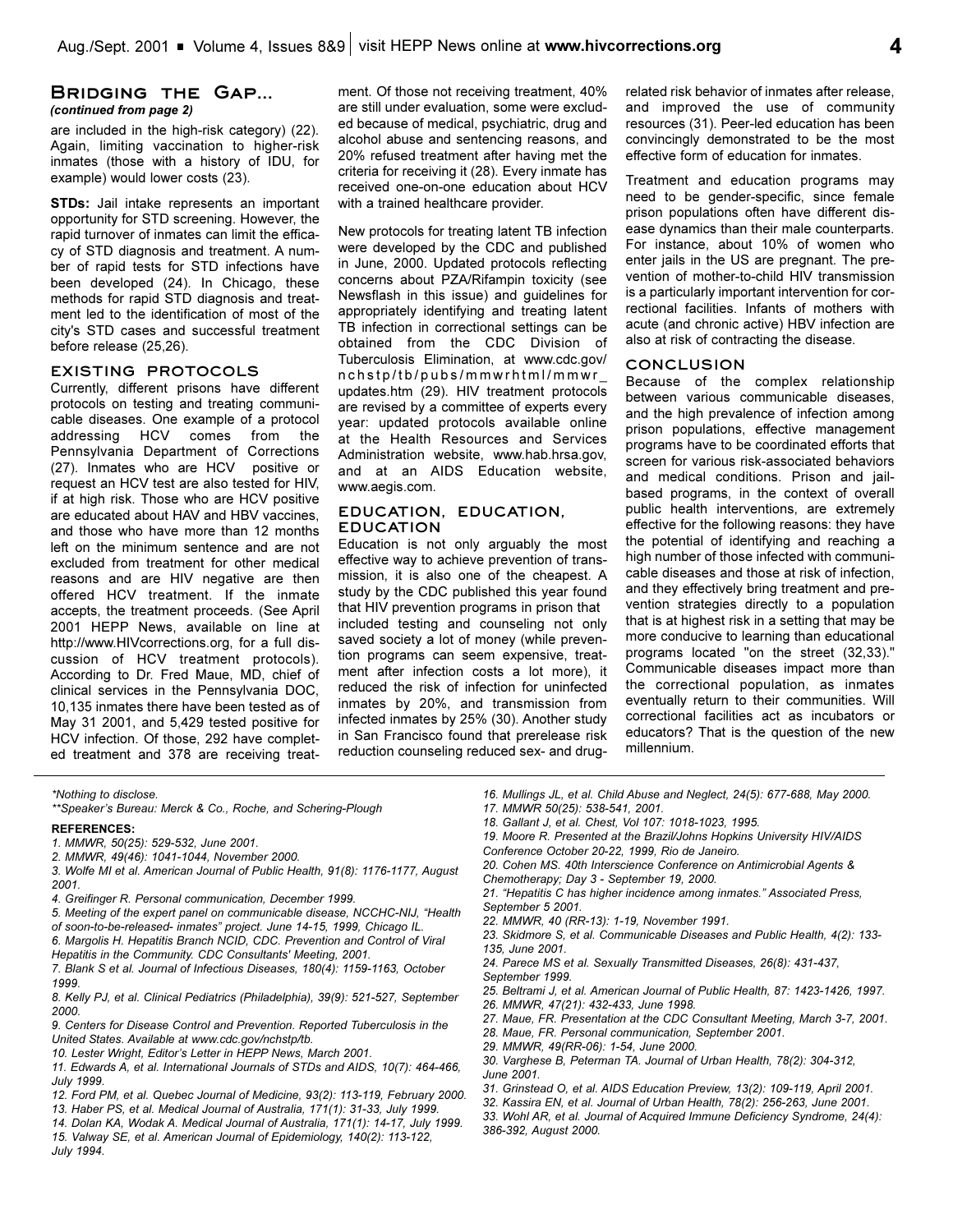## **Spotlight: Bloodborne Pathogens in RI: Is the greatest threat inside or out?**

*HEPP News* writer Betsy Stubblefield\* interviewed Grace Macalino, PhD, Assistant Professor at the Brown University Department of Community Health

What is the risk of contracting a bloodborne disease while serving a prison term? How does this compare to the community risk? At the Adult Correctional Institute (ACI) of Rhode Island, this question may be first on the list of fears among any of the 15,000 people that pass through ACI intake every year. Yet studies may show that the real threat lies on the "outside," which makes prisons and jails an essential intervention site for disease prevention in the "free" community. Through cooperation with the medical department at the ACI, two Brown University studies investigate the real risk of becoming infected with bloodborne diseases behind closed doors.

## **Two Studies**

Over the past three years, Macalino and her colleagues have conducted a blind sero-survey of all sentenced inmates entering the ACI. Blood is drawn at intake by the ACI for mandatory testing for HIV. For the first part of the study, researchers send half of the

excess sera samples from sentenced inmates to off-site laboratories to blind-test for Hepatitis B and C (HBV and HCV) as well as Human T-Lymphotropic Virus (HTLV I/II).

The other half of the sera samples are reserved (linked with demographic data) for the second part of the study, or incidence measurement. This part requires new blood samples from inmates who have continuously been at the ACI for a minimum of 11 months. Macalino chose this timeframe to account for those individuals who might have been in the seroconversion window. At 11 months, eligible inmates are consented, pre-test counseled, and a phlebotomist draws blood from these volunteers. The blood is tested for HBV, HCV, and HTLV I/II

infection. Outreach workers return within a month to counsel and disclose test results.

This study has been highly successful, accepted both among inmates (consent rate of 78%) as well as the administration at the ACI. According to Macalino, study participants may be more receptive to her study because the outreach workers are not affiliated with the correctional administration.

Because the first part of the study is a blinded sero-survey, all sentenced inmates are tested, resulting in an unbiased sample. However, because the second part of the study requires consent, it is possible that the inmate sample is biased. Additionally, the results from this study can only be extrapolated to those who are incarcerated for at least 11 months, leaving questions about transmission of these infections in more transient correctional populations still unanswered.

In a second study, Macalino and colleagues are measuring prevalence of the same bloodborne pathogens among recidivist men. The design is similar to an earlier study conducted with women inmates at the ACI (Rich JD, Macalino GE, Dickinson B, Flanigan T. CDC HIV Prevention Conference: Community incidence and intake prevalence in a population of incarcerated women. Atlanta, GA, August, 1999). Macalino's recidivist study will estimate "community" incidence of these infections by comparing the results of serial samples obtained at intake. Since inmates are often in the correctional system for short periods of time, Macalino attributes this

*Research is possible within corrections, provided that researchers establish open communication and awareness among all interested or involved staff and inmates.*

incidence (i.e., negative on an earlier intake and positive on a later intake) to transmission in the community.

## **The Numbers**

## *The incidence and seroprevalence study*

Ultimately, Macalino hopes her data will reveal the transmission rate of HIV, HBV, HCV and HTLV I/II within the prison. Her preliminary results from the 675 participants at intake found prevalence rates of 1.3% HIV, 19.8% HBV, 24.7% HCV, and 1.2% HTLV I/II. Preliminary analysis found no seroconversion to reveal infection with HIV, HCV or HTLV I/II. They did find, however, two cases of conversion to HBV infection, although further tests are necessary to confirm this finding.

Macalino and colleagues also noted injection drug use (IDU) among study participants, and found the highest rate of IDU among those

> patients infected with HIV: 66.7% (6) reported drug use. For those with HBV, IDU was 38% (51); for HTLV I/II, 50% (4); and for HCV, 46% (78).

## *The recidivist study*

In the study of recidivist women at the ACI (Rich, et al), 2.4% (25) returned from the community infected with HIV. The numbers are much higher for Hepatitis: 34% (140) had HBV, and 36% (150) had HCV. Nine women (2.2%) had HTLV I/II. Extrapolating to measure in person-years, the study found that HCV had the highest rate community incidence (18.2/100 person-years), followed by HBV (12.2/100 person-years), HTLV II (0.9/100 personyears) and HIV (0.31/100 person-years).

Because of these results, colleagues of Macalino recently received a grant to evaluate the feasibility of Hep B vaccines in prison. The recidivist study for this project is still in progress and no results exist yet. The project will eventually have community incidence data for both the men's and women's facilities.

## **Hopeful for an Impact**

Macalino anticipates that transmission rate within the prison will be much less than on the outside. Still, any positive results will indicate to the ACI administration that education and prevention should be an essential component of their staff training and inmate health-education programs. These studies can provide information on whether funding and educational efforts should be directed at inmates during incarceration or upon release. Macalino said that ACI Medical Director Anne Spaulding has been very receptive to the study, stating that it is "better to know than not to know" the transmission rates within the prison.

Revealing a common sentiment about research in hard to reach populations, Macalino said "My frustration is that you hope that you're going to make change [but it is not a guarantee]. This is a high risk population-a hidden population. They are not going to be in most studies or accessing care, and there is chronic history of feeling overlooked and mutual distrust." She is optimistic, however, stating that research is possible within corrections, provided that researchers establish open communication and awareness among all interested or involved staff and inmates.

*\*Nothing to disclose.*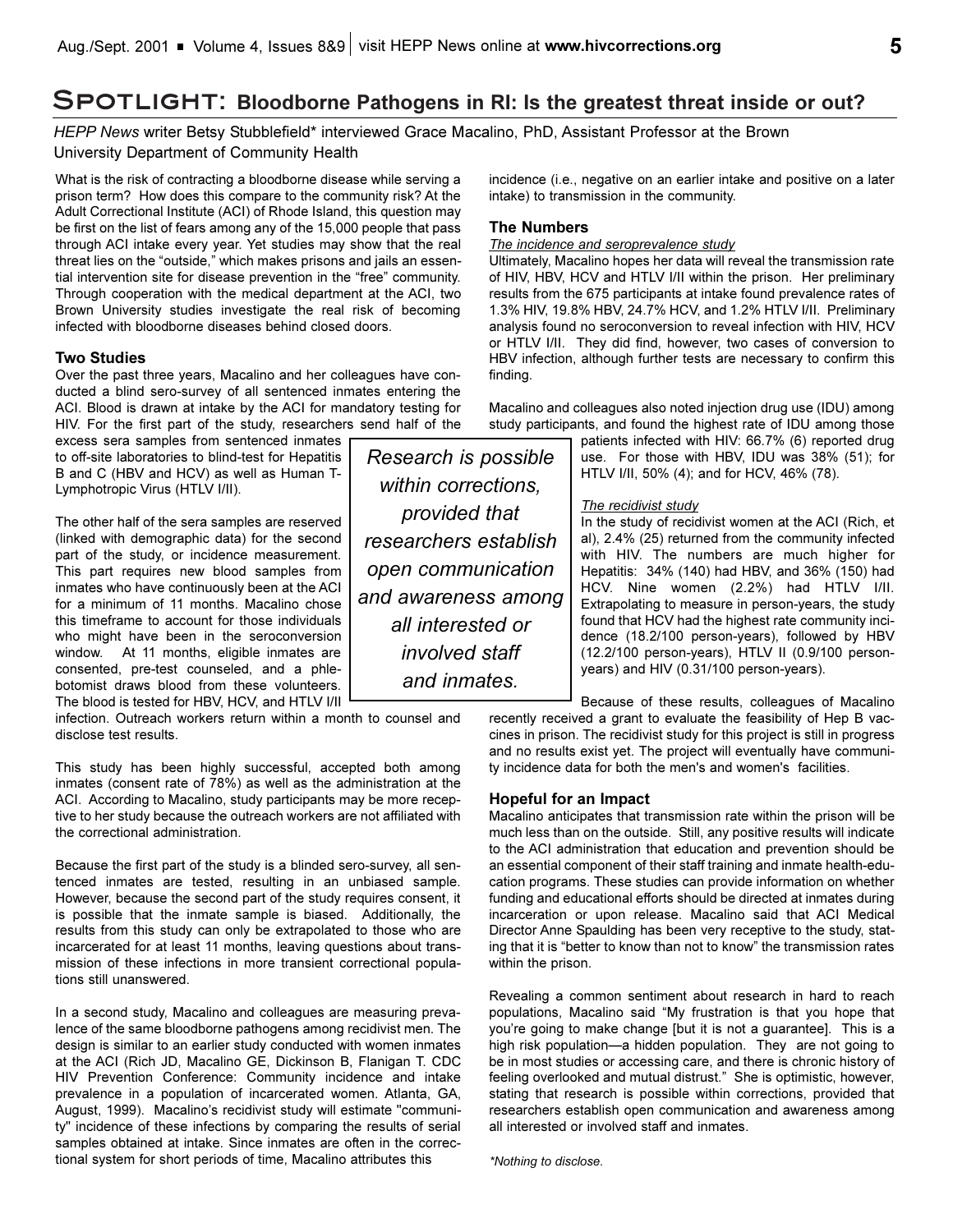# **HEPPigram: Flags For Communicable Disease Testing**

|                                                                                                  | <b>Testing &amp; Education Recommended</b> |            |            |
|--------------------------------------------------------------------------------------------------|--------------------------------------------|------------|------------|
| <b>Type of Visit and Finding</b>                                                                 | <b>HBV</b>                                 | <b>HCV</b> | <b>HIV</b> |
| <b>GYNECOLOGICAL</b>                                                                             |                                            |            |            |
| STDs (include Herpes, Syphilis, etc.)                                                            | +++                                        | ++         | +++        |
| - Trichomonas vaginalis                                                                          | ++                                         | ٠          | $+ + +$    |
| - Vaginal Yeast Infection                                                                        | ٠                                          | ٠          | +++        |
| History of Childhood Sexual Abuse <sup>1, 2</sup>                                                | ++                                         | ++         | $+ + +$    |
| <b>MENTAL HEALTH</b>                                                                             |                                            |            |            |
| $\blacksquare$ Schizophrenia <sup>3</sup>                                                        | ٠                                          | ٠          | +++        |
| ■ Bipolar Disorder <sup>3</sup>                                                                  | ٠.                                         | ٠          | $+ + +$    |
| - Post-Traumatic Stress Disorder                                                                 | $^{\mathrm{+}}$                            | ++         | $+ + +$    |
| - History of Childhood Sexual Abuse                                                              | $^{\mathrm{+}}$                            | ++         | +++        |
| <b>GENERAL HEALTH</b>                                                                            |                                            |            |            |
| IV Track marks                                                                                   | +++                                        | +++        | $+ + +$    |
| $\blacksquare$ Icterus                                                                           | $+ + +$                                    | +++        | ++         |
| Signs of acute HIV (see HIV 101)                                                                 | +++                                        | +++        | $+ + +$    |
| Signs of chronic HIV (including thrush, scars<br>from shingles, OHL, lymphadenopathy, seborrhea) | +++                                        | +++        | +++        |
| ■ Positive TB test                                                                               | ++                                         | ++         | +++        |
| Hepatitis Infection (A or B)                                                                     |                                            | $+ + +$    | $+ + +$    |
| Hepatitis Infection (A or C)                                                                     |                                            |            | $+ + +$    |
| <b>Shingles</b>                                                                                  |                                            |            | $+ + +$    |
| Seborrheic dermatitis                                                                            | ٠                                          | ٠          | $+ + +$    |
| - Abnormal LFTs                                                                                  | +++                                        | +++        | $+ + +$    |
| Severe fungal infection                                                                          |                                            |            | $+ + +$    |
| Uncontrollable psoriasis                                                                         | ٠                                          | ٠          | $+ + +$    |

Level or strength of recommendation: +++ High recommendation; ++ Medium recommendation (suggesting indirect link between finding and diagnosis)**; + Low recommendation. Developed by HIV and Hepatitis Education Prison Project (HEPP News) Staff, September 2001.**

Inmates may present with any of the above symptoms at any time during their incarceration, not only at intake. There may be inmates who are infected with HIV, HBV, or HCV at the time of intake but have not yet seroconverted resulting in a negative testing outcome when they are actually infected with one or more of these viruses. Additionally, there are inmates who acquire these viruses while incarcerated and thus will exhibit these symptoms at a medical visit post-intake.

## **REFERENCES:**

*1. Cohen M, Deamant C, Barkan S, et al. Am J Public Health. 2000 Apr;90(4):560-565*

- *2. Bensley LS, Van Eenwyk J, Simmons KW Am J Prev Med. 2000 Feb;18(2):151-158*
- *3. Otto-Salaj LL, Stevenson LY The AIDS Reader. 2001 Apr; 11(4): 197-208*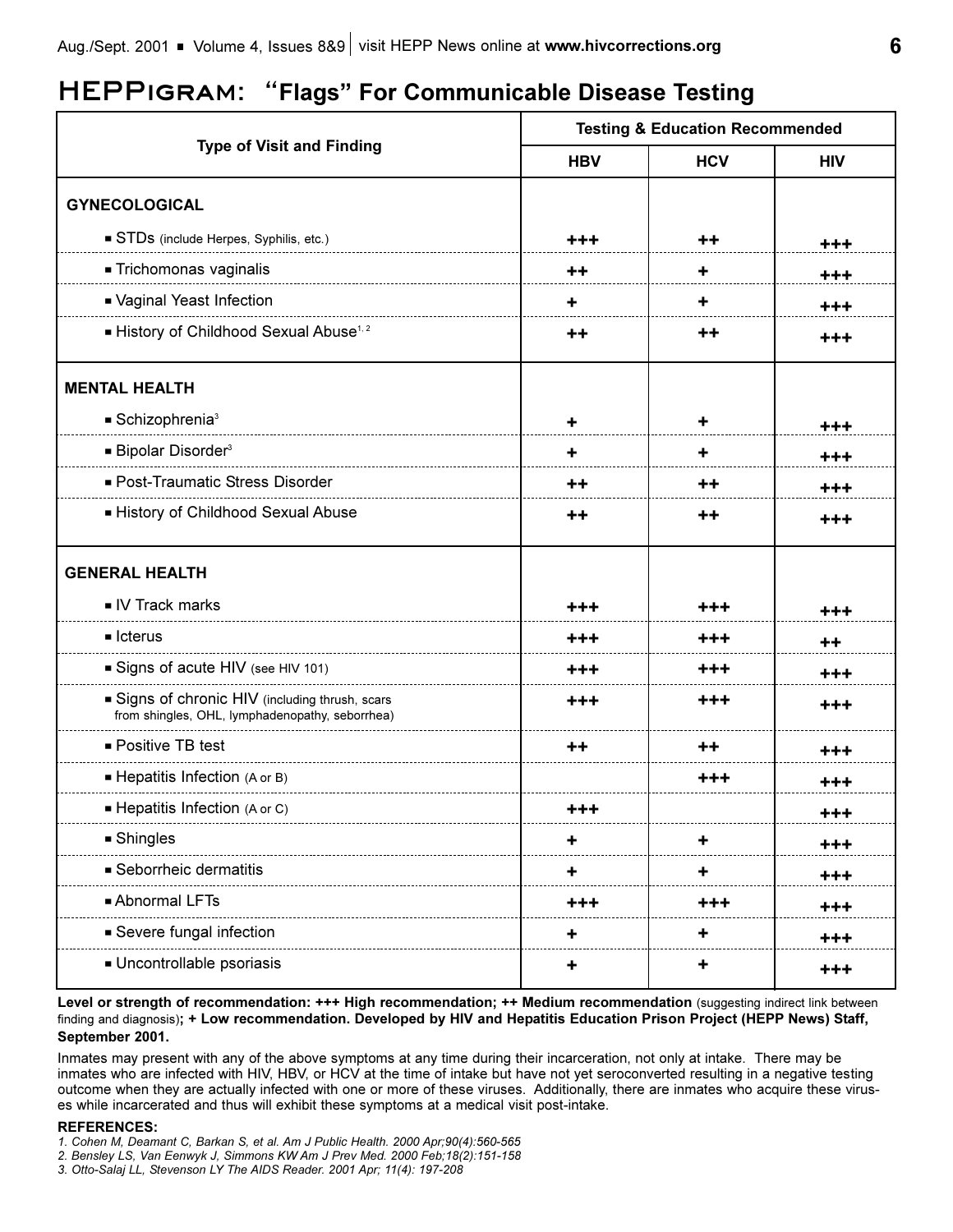**Rebecca Nerenberg^,** *HEPP News Staff Writer*

The diagnosis of acute HIV infection is missed approximately 75% of the time because of a low level of suspicion of HIV on the part of the provider (1). **HIV)\***<br> **HIV**<br> **HIV**<br> **HIV**<br> **HIV**<br> **HIV**<br> **HEPP** News Staff Writer<br>
The diagnosis of acute HIV infection is missed a<br>
IV 75% of the time because of a low level of susp<br>
on the part of the provider (1).<br> **ACUTE HIV** infec

Acute HIV infection is often mistaken for another disease or for a minor, passing illness.

Signs and symptoms of acute HIV infection mimic those of mononucleosis, influenza, viral hepatitis, or secondary syphilis (1,2).

 $=$  50 to 90% of patients experience symptoms of the acute infection syndrome, which usually develops 2 to 4 weeks after initial exposure to the virus (2).

 $\blacksquare$  Patients most commonly present with the following signs and symptoms: fever, fatigue, lymphadenopathy, pharyngitis, rash, and weight loss. Mylagia, arthralgia, and headache are also reported by patients experiencing acute HIV infection (see Table 1).

- The skin rash that appears during acute HIV infection usually affects the trunk or face in a symmetric distribution and is described as an erythematous, nonpruritic, maculopapular eruption (2). Ulcerations may occur, especially in the oral and genital areas (2).

A patient who exhibits some or all of the signs and symptoms listed in Table 1 and exhibits recent risk for HIV infection should be tested for HIV infection. The duration of the symptoms is approximately 14 days after which time the immune system begins producing antibodies to the virus, the viral load in the body decreases and the symptoms are often resolved (3). The duration and severity of acute HIV infection is often a prediction of disease progression. Symptoms that are more severe and prolonged correlate with rapid disease progression (1, 3).

Blood tests commonly reveal an initial lymphopenia with depletion of CD4+ and CD8+ cells. This is a short-lived phenomenon followed by lymphocytosis (largely CD8+ cells), anemia, and thrombocytopenia (2). Hepatic transaminases and alkaline phosphatase levels are also associated with

## **Table 1. Frequency of Signs and Symptoms Associated with Acute HIV Infection** (1, 2)

| Sign/Symptom            | % Patients<br><b>Reporting Symptom</b> |
|-------------------------|----------------------------------------|
| $\blacksquare$ Fever    | 90                                     |
| $\blacksquare$ Fatigue  | 80 to 90                               |
| ■ Rash                  | 40 to 80                               |
| ■ Lymphadenopathy       | 40 to 77                               |
| ■ Weight Loss           | 70                                     |
| ■ Pharyngitis           | 50 to 73                               |
| $\blacksquare$ Headache | 32 to 70                               |
| ■ Mylagia or Arthralgia | $50$ to $70$                           |
| ■ Nausea, Vomiting,     | 30 to 60                               |
| or Diarrhea             |                                        |
|                         |                                        |

acute HIV infection but generally return to normal within three months (2). If the levels do not return to normal in this time, it may be a sign of co-infection with one of the hepatitis viruses (i.e. HBV, HCV).

Recognizing the signs of acute HIV infection is necessary to diagnose HIV infection and begin treatment. Traditional HIV tests depend on the presence of serum antibodies to proteins of the HIV virion. However, these antibodies often do not develop until after the symptomatic acute stage of HIV has passed. Direct detection of HIV RNA or DNA is the most rapid diagnostic test.

Treating HIV with antiretroviral therapy in the acute stage is extremely beneficial to the patient (1,2,3). Treatment can reduce viral replication, lowering the viral load and reducing the emergence of drug resistant HIV phenotypes (1). Patients who receive antiretroviral therapy during the acute stage of infection have experienced a rise in CD4+ and CD8+ cells to normal levels and the reduction of viral load to undetectable levels (2).

*^Nothing to disclose.*

*\*Adapted from: 1. Perlmutter, BL, Glaser, JB, and Oyugi, SO. How to recognize and treat acute HIV syndrome. Am Fam Physician 1999 Aug; 60 (2):535-42.*

*2. Vergis, EN and Mellors, JW. Natural history of HIV-1 infection. Infect Dis Clin North Am 2000 Dec; 14 (4):809-25.*

*3. Kahn, JO, and Walker, BD. Acute human immunodeficiency virus type 1 infection. N Engl J Med. 1998 Jul 2; (1):33-9.*

# **Resources & Websites**

**Acute HIV Websites: AIEDRP: Acute HIV Infection and Early Disease Research Program** http://aiedrp.fhcrc.org/

## **IAPAC (International Association of Physicians in AIDS Care) Guidelines for Acute HIV Infection** http://www.iapac.org/guidelines/guidelines14.html

**HIV ATIS Guidelines for Acute HIV Infection**

http://www.hivatis.org/guidelines/adult/Apr23\_01/text/acute.html

## **Hepatitis Packets Available:**

**NATAP:** 15-page handbook on HCV and HIV/HCV Co-infection. Also available in Spanish. Contact JuLev@aol.com

**Hepatitis C Awareness Project:** 14-page packet on HCV targeted for and available to inmates and others. Contact pkbeckinor@aol.com

**HIV Treatment Websites: CARE Act Guidelines** http://hab.hrsa.gov/care.html

**HIV and Hepatitis** http://www.hivandhepatitis.com/

**amfAR Treatment Directory** http://www.amfar.org/cgi-bin/iowa/td/

**CDC HIV/AIDS Treatment Information** http://www.cdc.gov/hiv/treatment.htm

**The Body: An AIDS and HIV information resource** http://www.thebody.com

**Rainbow/PUSH Coalition Website** http://www.rainbowpush.org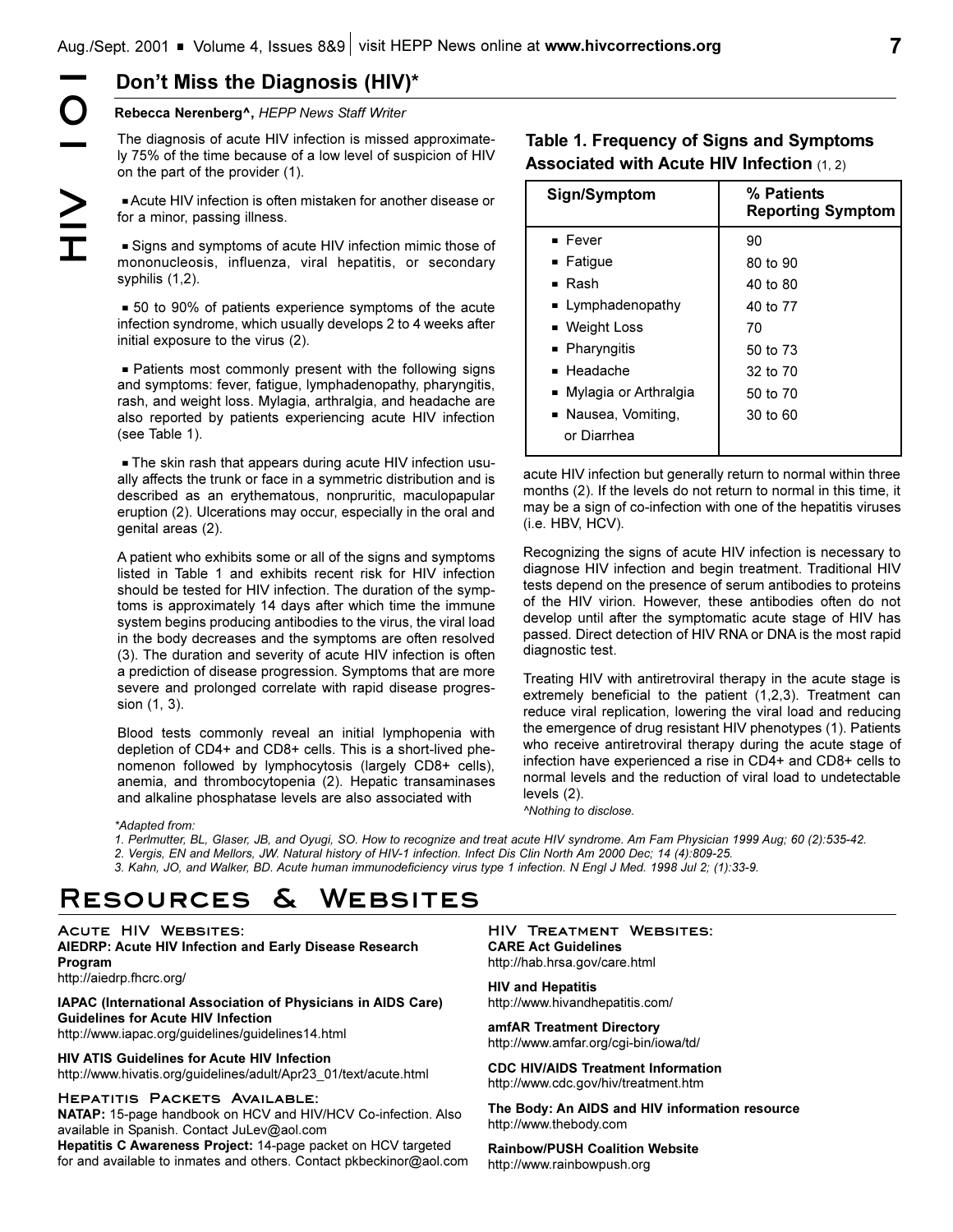## **Save the**  DATES

## **Management of HIV/AIDS in the Correctional Setting: A Live Satellite Videoconference Series**

*Antiretroviral Therapy: Charting a Successful Course October 16, 2001 12:30-3:30pm EST* Sponsored by the Albany Medical Center's AIDS Program CME and CEU credits available Call: 518.262.4674 Email: rosentjh@mail.amc.edu Visit: www.amc.edu/Patient/ HIV/hivconf.htm

#### **Focus on Women: Challenges in the Prevention and Treatment of HIV/AIDS**

Sponsored by AmFar *October 19, 2001 Cornell Club, New York, New York* Fee: \$35 Call: 212.806.1627 Email: caroline.kelley@amfar.org

## **Infectious Diseases Society of America (IDSA): 39th Annual Meeting**

*Oct 25-28, 2001 San Fransisco, California* Email: sharwood@idsociety.org Write: 99 Canal Center Plaza, Suite 210 Alexandria, VA 22314 Fax: 703.299.0204 Visit: http://www.idsociety,org

## **National Conference on Correctional Health Care**

*November 10-14, 2001 Alberquerque, New Mexico* Fee: Before Oct 1- \$225 member/ \$275 non-member; after Oct 1- \$275 member; \$325 non-member Call: 773.880.1460 Fax: 773.880.2424 Visit: www.ncchc.org

## **3rd International Hepatitis C: Update for the New Millennium**

*November 30-December 1, 2001 Houston, Texas* Fee: Physiciansbefore Oct. 29- \$150; after Oct. 29-\$165; Other Health Care Professionalsbefore Oct. 29- \$115; after Oct. 29-\$135 Visit: http://www.uth.tmc.edu/cme/ Email: Kristen.K.Brockman@ uth.tmc.edu Call: 713.500.5127 CME and CEU credit available

## **News Flashes**

#### **Bridging the Gap: Meet HEPP News**

Meet HEPP News! Editors Bick, Paar, Paris, and De Groot will be speaking at a preconference symposium on Saturday November 10, 2001 from 1:30-5:00pm at the *National Conference on Correctional Health Care* in Albuquerque, New Mexico. Additional speakers include Dr. Renee Kanan, Dr. Michael Wong, Dr. Rob Lyerla and others.The focus of this symposium is on *Bridging the Gap: Getting High Risk Patients into Treatment* and will address the issues surrounding the gap between those inmates who have an infectious disease and those who are actively receiving treatment. CME credit will be available. Information on the conference is available at http://www.ncchc.org.

#### **Drug Resistant HIV on the Rise** *Nat Med 2001 Sep; 7(9):1016-1020*

By 2005 experts expect 42% of individuals living with HIV will be infected with drug-resistant strains of the virus, according to a mathematical model. The percentage of individuals with drugresistant virus rose from none in 1996 (pre-protease inhibitors) to 28.5% in 1999. Experts say that the majority of new drug resistant cases are drug-acquired rather than sexually transmitted. Scientists are hoping that new drugs in development will combat the drug-resistant viruses.

## **Revisions in CDC Guidelines for the Treatment of Latent Tuberculosis Infection** *MMWR 2001 August 31; 50(34):733-35*

After more than 20 cases of severe liver injury associated with a 2 month rifampin-pyrazinamide (RIF-PZA) regimen for the treatment of latent tuberculosis infection (LTBI), the CDC has issued revised recommendations. The 2-month RIF-PZA treatment regimen is to be used with caution, especially for patients taking other medications associated with liver damage and is not recommended for people with alcoholism. For HIV-negative patients, 9 months of daily INH is the preferred form of treatment. Full guidelines available at http://www.cdc.gov/mmwr/PDF/ wk/mm5034.pdf.

## **Roche Releases a New CMV Drug**

In March, the FDA approved a new drug, Valcyte, manufactured by Roche to combat cytomegalovirus (CMV), a common opportunistic infection in HIV-positive patients. Valcyte (valganciclovir HCl tablets) is a 450mg tablet for oral administration. Valcyte is the only drug with oral administration in induction therapy and can be given once daily. The side effect profile is similar to Cytovene.

## **Ryan White CARE Act Funds for Discharge Planning**

*HRSA AIDS Bureau, August 2001* As of July 2001, HRSA AIDS Bureau (HAB) released a program policy that outlines the use of Ryan White CARE Act funds for use in the discharge planning of inmates. The purpose of the funding is to provide transitional primary care for inmates nearing release linking primary care within prisons to primary care in the community. This funding provides services not covered by the correctional system. The policy is available on the HAB website at http://hab.hrsa. gov/care.html.

#### **Abnormal Cervical Cytology in HIV+ Women** *J Acquir Immune Defic Syndr 2001 Aug 15; 27*

*(5): 4232-442*

Scientists released a new study comparing the incidence, progression and regression rates for abnormal cervical cytology between HIV-positive and HIV-negative women. HIV-positive women were found to be at high risk for abnormal cytology with HIV status and HIV RNA level predicting the incidence of the abnormalities.

## **Hepatitis B Transmission Observed in Correctional Facilities**

## *MMWR 2001 Jun 29; 50(25):529-32*

Acute hepatitis B was serologically confirmed in a male (index patient) who had been incarcerated at a high security state correctional facility for 2.5 years. His only reported risk for infection was unprotected sex with his cellmate. Serologic testing revealed that the cellmate had chronic hepatitis B virus (HBV) infection yet the inmate was previously unaware of his condition. Additional cases of HBV infection were found in this facility underscoring the need for HBV vaccination in prisons and jails.

## **Hepatitis C Treatment in Prisons**

## *Associated Press, September 4, 2001*

Over 18% of inmates are infected with hepatitis C, an incidence rate of over ten times that of the general population. Testing for hepatitis C in prisons not common, however, due to prohibitive treatment costs (\$14,000 per patient per year) and the time required for treatment success (up to 18 months). Because many inmates will or may be released in less than 18 months, they are often not treated for hepatitis C. Of over 800 infected inmates in New Jersey, only 10 are in treatment. The majority were turned down because of insufficient time left on their sentences to complete treatment.

## **Experimental HIV Drug Effective in Drug-Resistant Patients**

## *Reuters, 9/26*

Tenofovir, an experimental antiretroviral drug now under consideration for approval by the FDA, was tested for six months in patients with drug-resistant viruses. A "more significant reduction" in HIV viral load was seen when patients were treated with tenofovir in combination with other antiretroviral medications rather than with a placebo used in conjunction with other antiretrovirals.